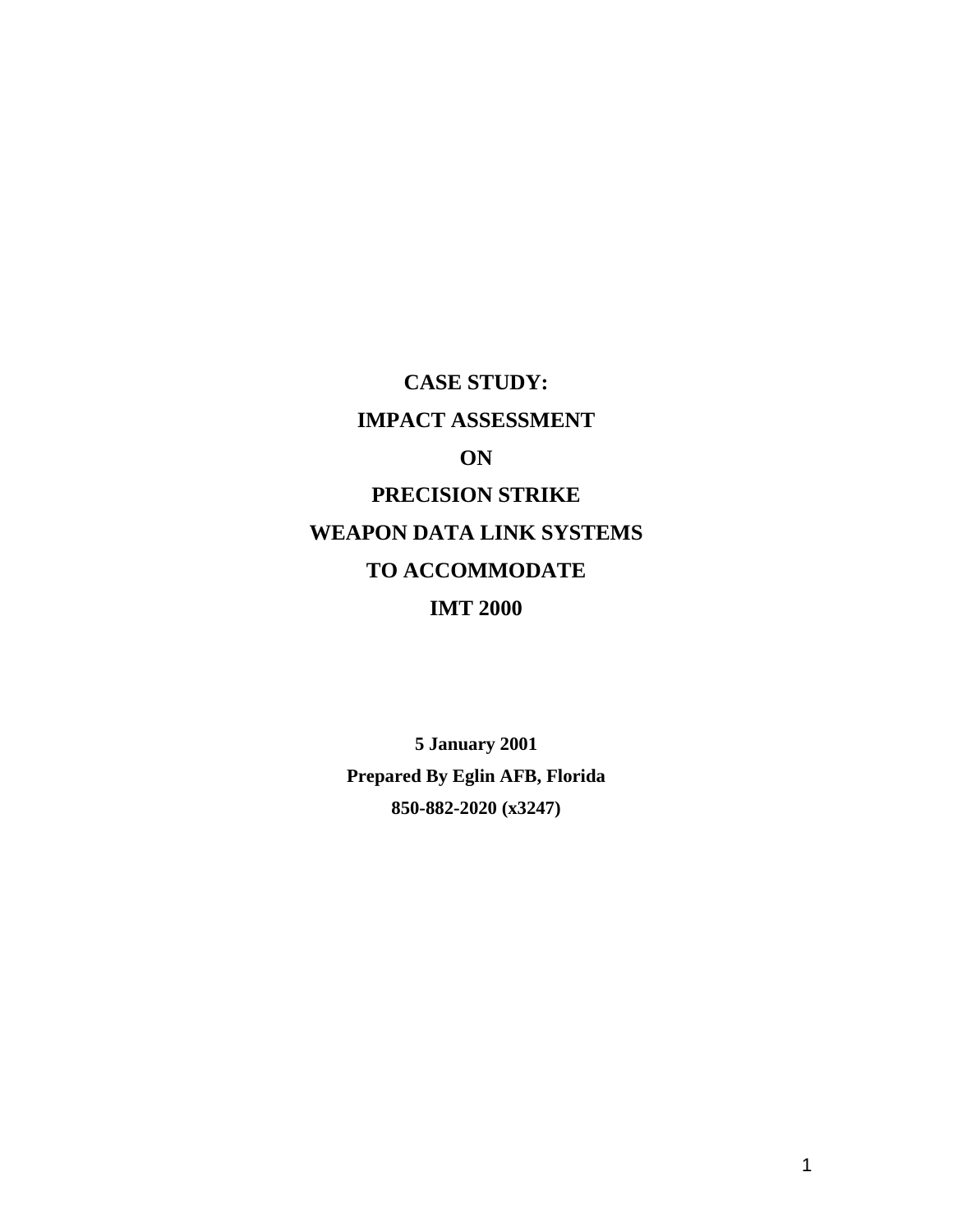# **TABLE OF CONTENTS**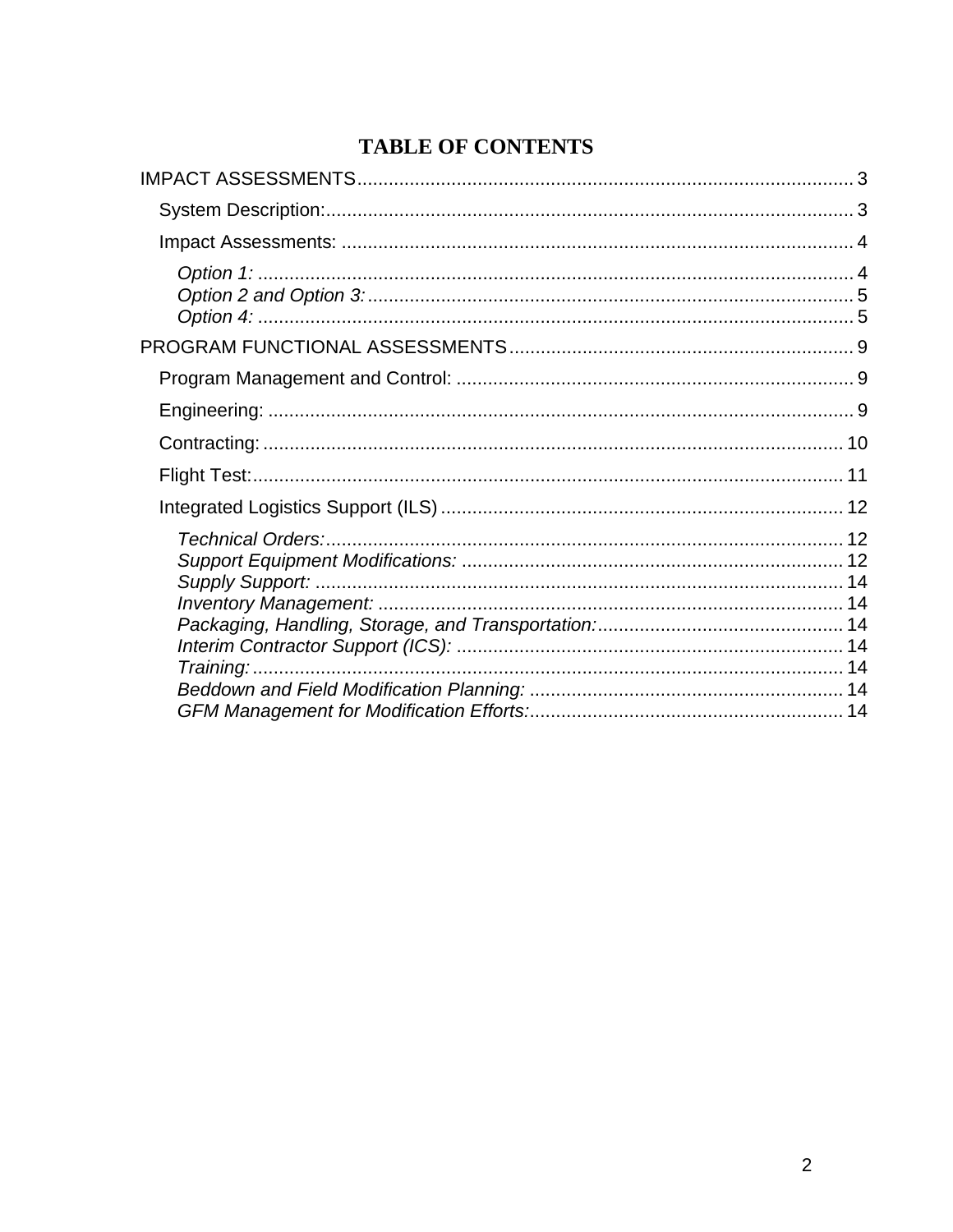# <span id="page-2-0"></span>**IMPACT ASSESSMENTS**

The AGM-130/ GBU-15 Weapon Data Link System operates in the 1710-1755 MHz and 1755-1850 MHz spectrum bands and would be significantly impacted by the introduction of IMT-2000 systems to either one of these bands. This assessment addresses the operational and associated cost impacts to the Weapon Data Link system in order to accommodate the introduction of IMT-2000 systems. This assessment considers the technical and cost analysis of band sharing, band segmentation, and vacating the frequency band to accommodate IMT 2000 systems.

## **System Description:**

Tactical Weapons and Data Link System Components







**Data Link Pod Test Sets Weapon Data Links**



**AGM-130**

a. Air Force precision guided munitions (AGM-130 and GBU-15) were designed for employment against fixed, high-value targets in all weather conditions, day or night. These weapons, in the 2000-pound class of weapons, are launched from F-15E aircraft from either low or high altitude at ranges from 5 to in excess of 30 nautical miles. Equipped with TV or Infrared sensors and aided by GPS, these weapons provide operators the ability to attack targets in all weather conditions, day or night. These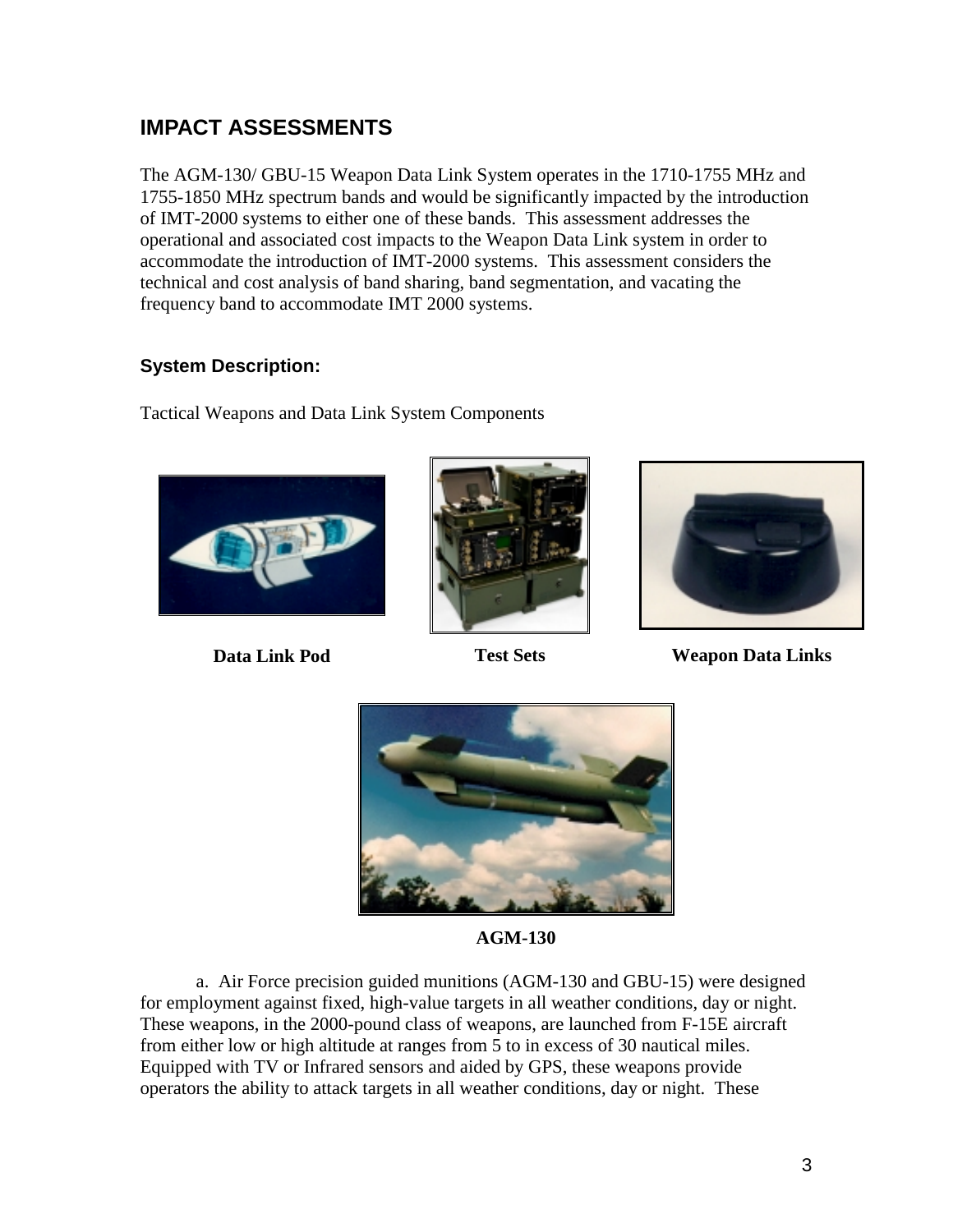<span id="page-3-0"></span>weapons can be controlled from either the launch aircraft or a standoff aircraft at a range of more than 100 nautical miles. Operators require access to video and command link frequencies at any time during the mission, including ground operations, post take-off pre-launch operations, and post-launch weapon flight operations. Access to frequencies is critical during all training and testing operations-these operations require use of the frequencies for two hours per mission.

b. The RT-1210/AXQ-14 and RT-1624/ZSW-1 weapon control data link systems provide operators with the ability to control the AGM-130 and GBU-15 precision guided weapons. Video from the weapon seeker is transmitted to an F-15E Weapon Systems Officer (WSO) who identifies the target and manually controls the bomb to the designated impact point. The AGM-130 provides a longer range, compared to the GBU-15, because its flight is assisted with a rocket motor. Both the AXQ-14 and ZSW-1 data links utilize multiple frequencies, within the 1710-1855 MHz band, for both video and command links. The AXQ-14 and ZSW-1 Weapon Control Pods (WCP), carried on the centerline station on the F-15E, receive and display the weapon video and provide weapon guidance through the frequency shift keying command link. The AXQ-14 WCP uses a horn antenna to provide forward coverage and a phase scanned array for coverage to both sides of the aircraft. The ZSW-1 WCP automatically shifts among the pod antennas to provide 360-degree coverage. The AGM-130 weapon uses an OA-8921D switchable data link antenna mounted on the rear of the weapon. This antenna has two beams that provide directional coverage back to the aircraft. The antenna automatically switches from the high to the low beam depending on the weapon's pitch angle. The coverage provided by the GBU-15 weapon antenna is less capable than, but similar to, the coverage provided by the AGM-130 weapon's antenna.

#### **Impact Assessments:**

*Option 1:*

Full band sharing of IMT-2000 Systems and the Tactical Weapon Data Link Systems.

Full sharing of the 1710 - 1755 MHz frequency band and/or the 1755 - 1850 MHz frequency bands with IMT-2000 systems would not preclude operations of the Weapon Data Link system provided the Air Force would be able to use specific frequencies with IMT-2000 systems on a non-interference basis. The IMT-2000 systems would be affected wherever and whenever training or testing occurs. During training in the CONUS, aircraft using this system could possibly remain in the protected areas as established in Appendix F of the OBRA 93 report. During training and testing the system is transmitting (at high power) for at least a few minutes per simulated launch. Each flight could consist of approximately four launches, and each location flies approximately eight training missions per month. For training, a relatively inexpensive modification to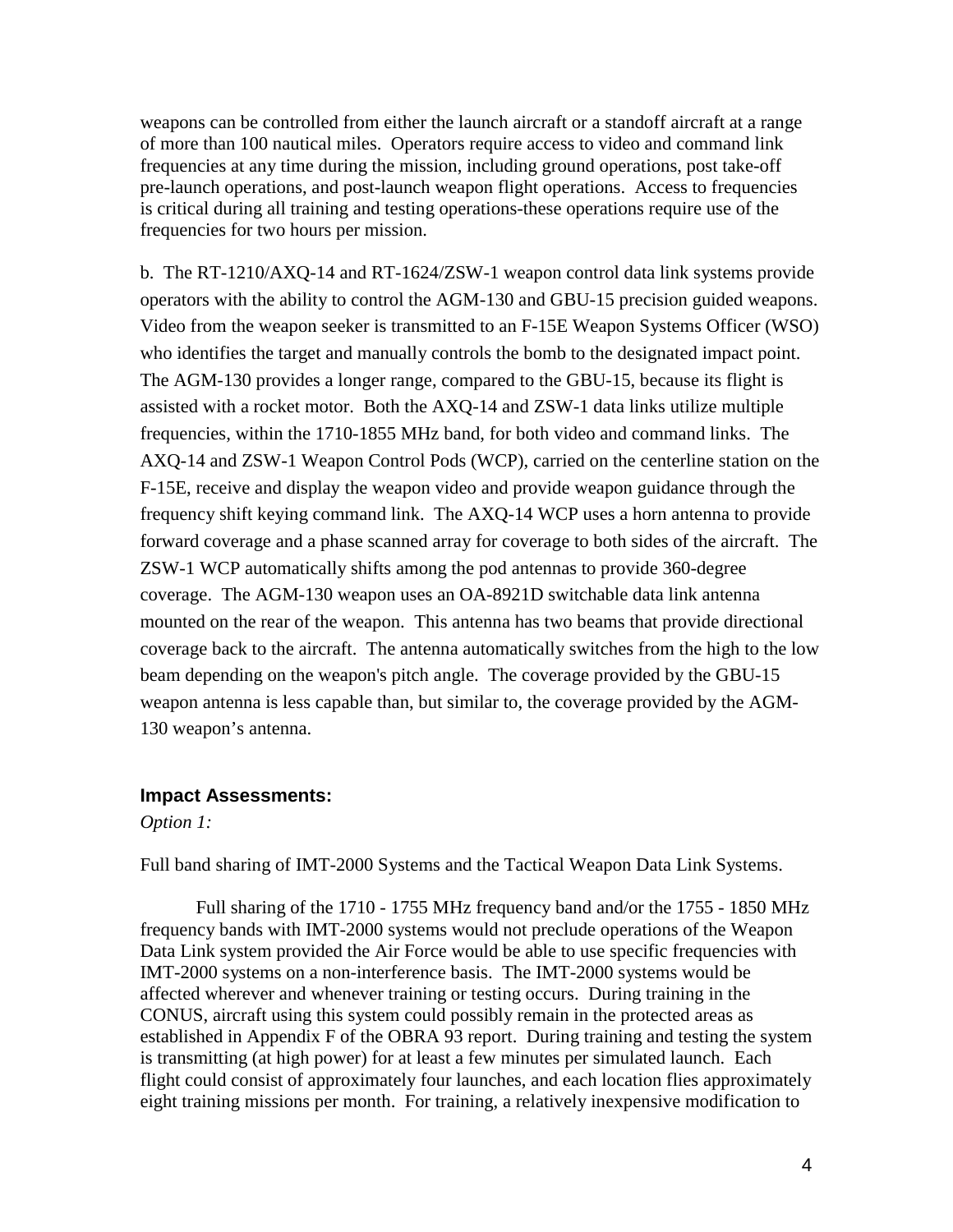<span id="page-4-0"></span>this data link must be made to prevent IMT 2000 systems interfering with the weapon data link in target areas where IMT-2000 systems are established. Any modifications to the weapon data link to accommodate IMT 2000 would have to be funded.

#### *Option 2 and Option 3:*

Option 2 recommends band segmentation with 1755 - 1805 MHz retained for Federal Government use, to include continued use by the (Precision Weapon Data Link system,) and 1805 – 1850 MHz transferred to commercial use for IMT-2000 systems. Option 3 recommends band segmentation with 1755 - 1780 MHz transitioned to commercial use in 2006 and 1780 - 1790 MHz transitioned to commercial use in 2010. The 1790 – 1850 MHz spectrum band would be retained for Federal Government use, to include continued use by the Precision Strike Weapon Data Link system.

These segmentation plans are perhaps viable for the short term only, if band sharing is utilized (Option 1). The loss of bandwidth proposed in these two options would ultimately hinder weapon system training and testing. Furthermore, this system's video links are located in the 1705 - 1755 MHz band. A separate effort is under way to auction this frequency band to industry and the AGM-130 and GBU-15 systems will be affected if sharing is not allowed in that band. Due to the design of this system, any movement within any portion of our needed spectrum would be as complex and costly as vacating the entire band. The Precision Strike office is currently evaluating a segmentation plan developed by Raytheon to determine its suitability.

### *Option 4:*

Loss of DOD accesses to the full 1755 – 1850 MHz bands.

a. If the Precision Weapon Data Link system could not be used on its current frequency in 2003, there would be immediate loss of combat capability to the war-fighter. The AGM-130 and GBU-15 could not be used to their full potential. These systems provide precision attack capability from fighter aircraft, and they represent the vast bulk of the total man-in-the-loop precision capability from all aircraft. Without the Data Link system, there is no man-in-the-loop capability, thus eliminating precision accuracy, lastminute target identification, the ability to gather intelligence data, and the ability to minimize collateral damage.

b. If the Precision Weapon Data Link system could not be used on its current frequencies in 2003, there would also be immediate loss of combat capability to the warfighter. Assuming availability of funding by 2003, all of the weapon control pods, support equipment and 20% of the weapon data terminal inventory could be modified to operate with a new set of frequencies by 2007. This update would include a significant redesign and retrofit of key components in the Weapon Control Pods (ZSW-1 and AXQ-14), the Weapon Data Links (WDLs, SDLs, and WCDTs), and the associated support equipment to include factory and field test units. The remaining weapon 80% of the weapon data links could be modified by the end of 2011. The majority of this study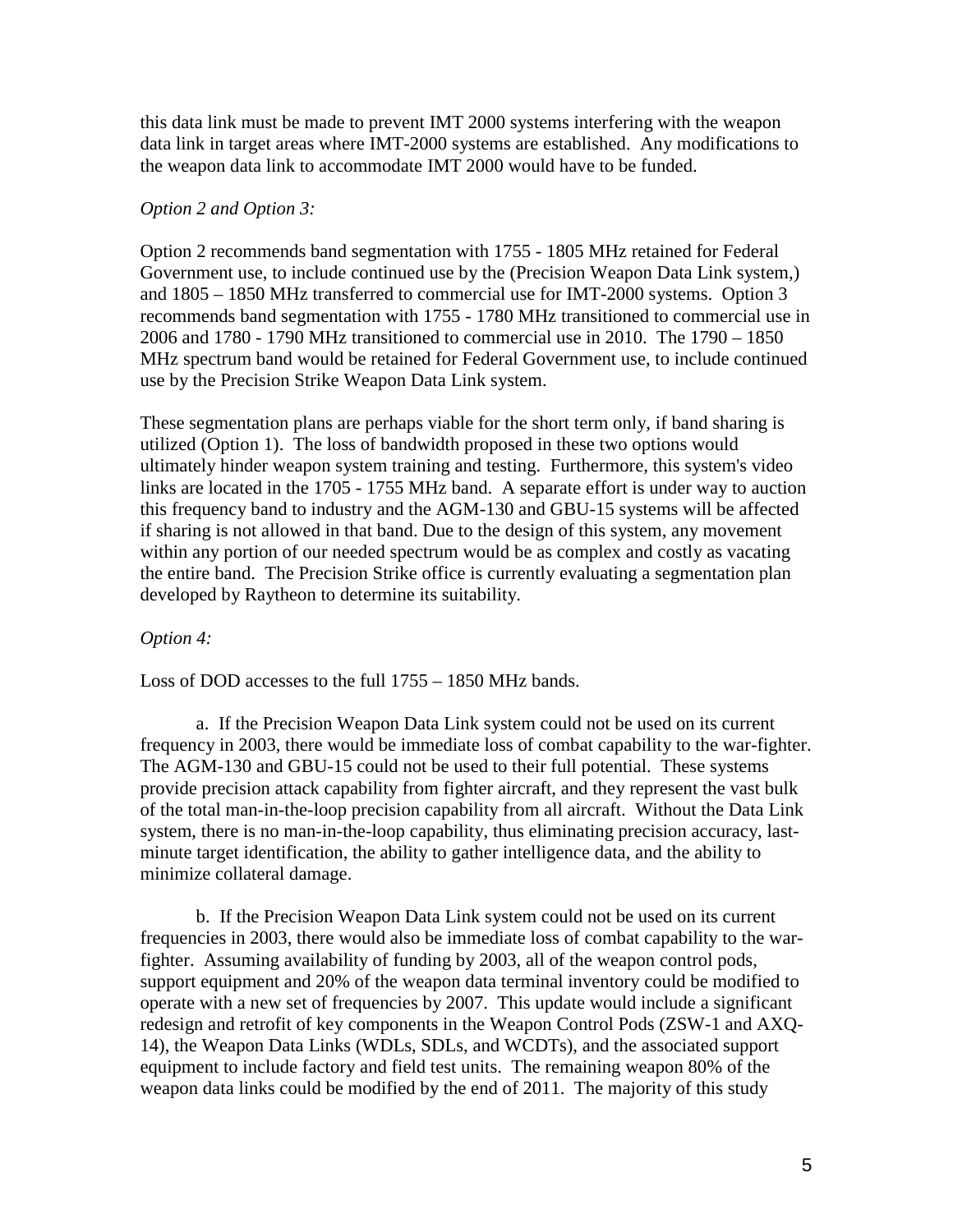examines the cost associated with modifying these components to accommodate new frequencies. Since there has not been a new frequency assigned, we assumed, for this estimate that the 8 GHz band would become available for us to migrate to. Since our contractor was tasked to develop notional schedules, and since the migration effort can be accomplished with moderate risk by 2007, assuming funds are received by FY03, delaying the migration effort from 2007 to 2010 will only increase cost (assuming the start date remains the same). In other words, if sufficient funds are made available by FY03, the migration out of these frequency bands will be complete before the end of 2007.

Migration of the AXQ-14 and ZSW-1 weapon control subsystems to the 7258 – 8400 MHz band was estimated to cause a free space loss increase of up to 14 dB. An increased loss of 14 dB would impact the antenna design in both weapon control pods as well as all of the weapon data link designs. A corresponding cost estimate was developed for recommended redesign of the antenna, which utilizes phase scanned arrays for the pod and horn antennas for the weapon data links.

A number of other RF components are affected by the migration of these systems to the new frequency band, including:

| Mixers                   | <b>Transceiver Assembly</b> |
|--------------------------|-----------------------------|
| <b>Power Amplifiers</b>  | <b>Synthesizer Assembly</b> |
| Filters                  | Pod Radomes                 |
| Attenuators              | Pre-amplifiers              |
| <b>Frequency Sources</b> | <b>RF</b> Switches          |

The following figures show, examples in color, of the AXQ-14 and ZSW-1 RF key components that will require modification if a migration to a different frequency band is required.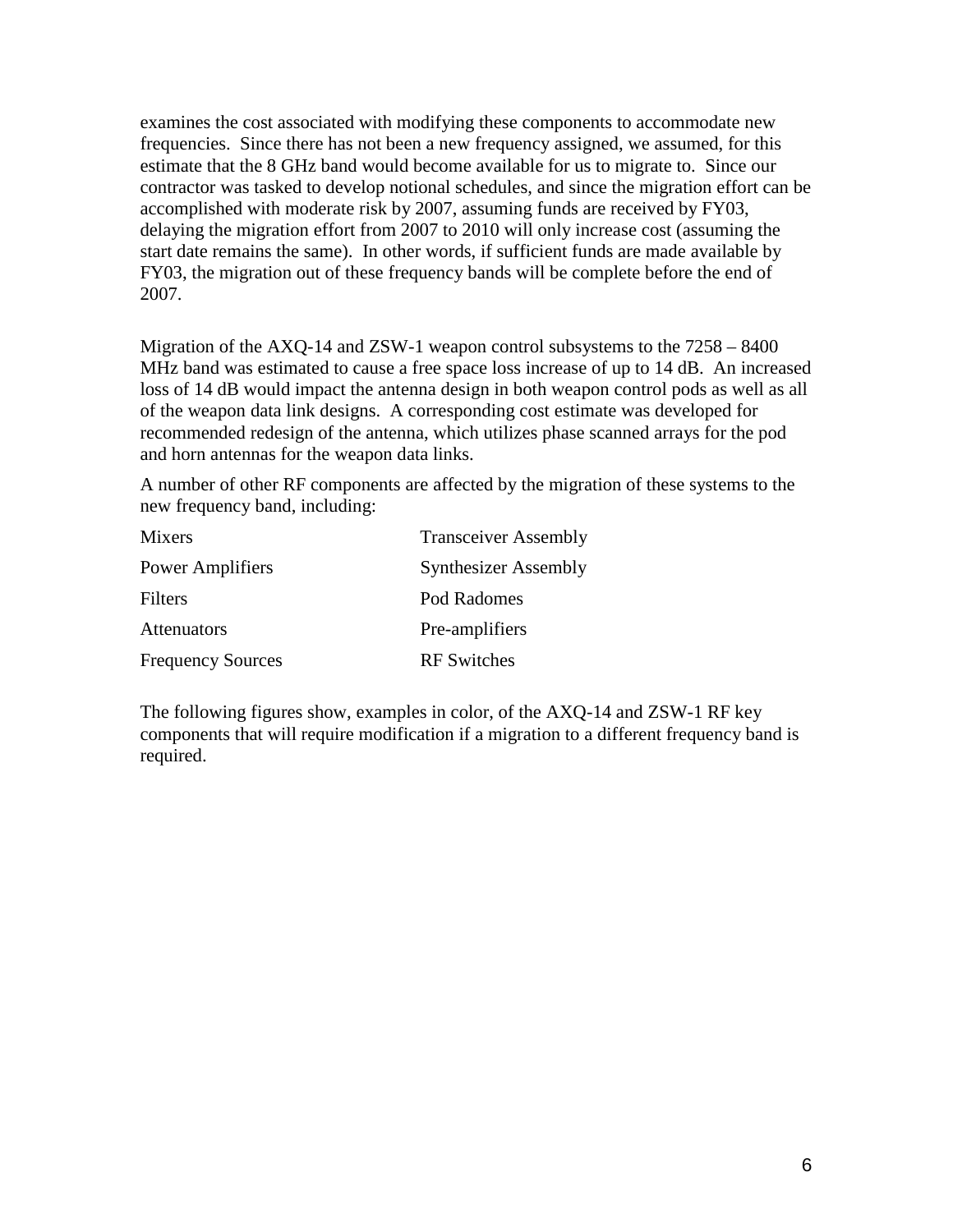

Figure 1. AN/AXQ-14 Weapon Control Pod



Figure 2. AN/ZSW-1 Weapon Control Pod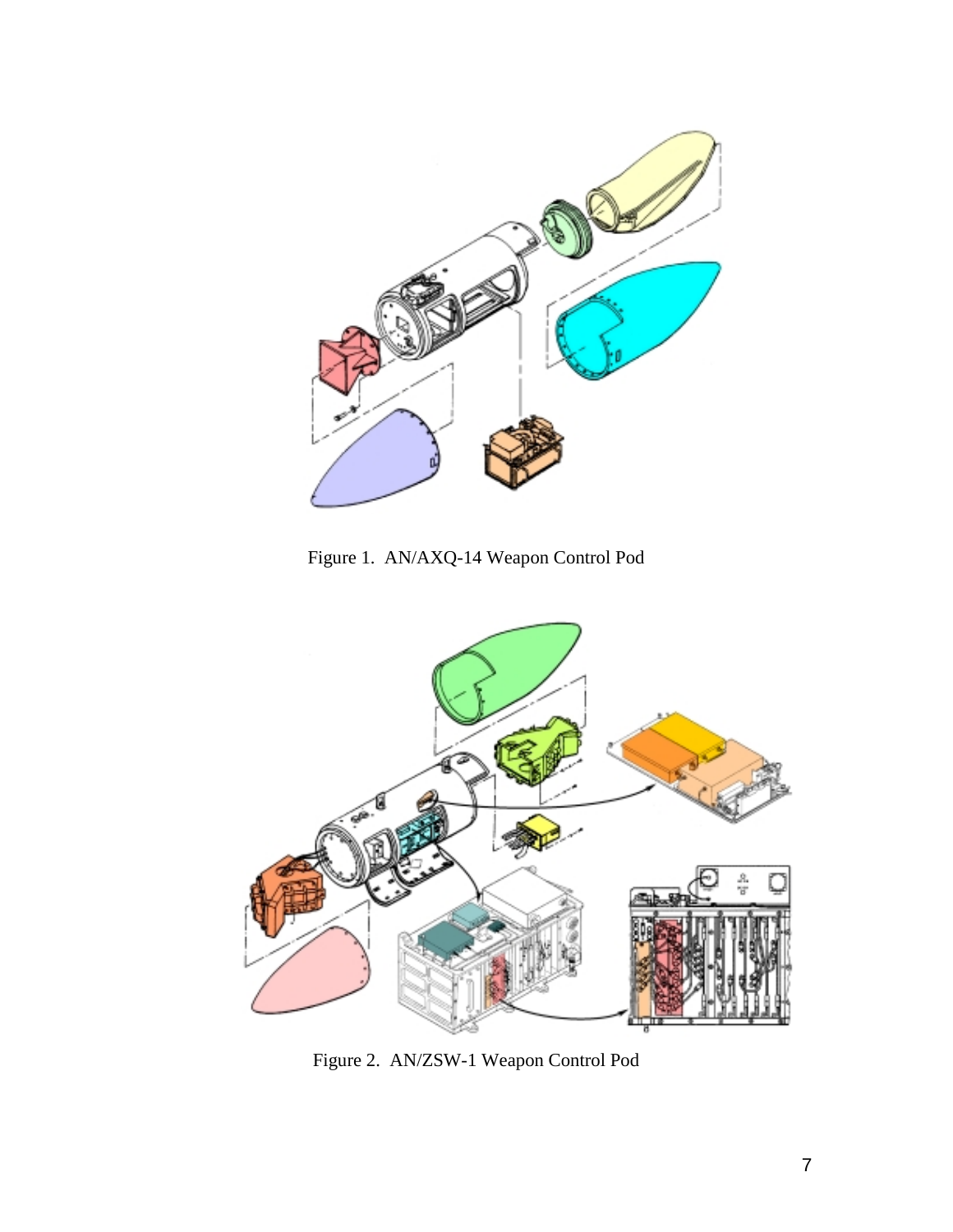

Figure 3. AN/ZSM-1 Guided Missile Remote Control Component Test Set



Figure 4. AGM-130 Weapon Data Link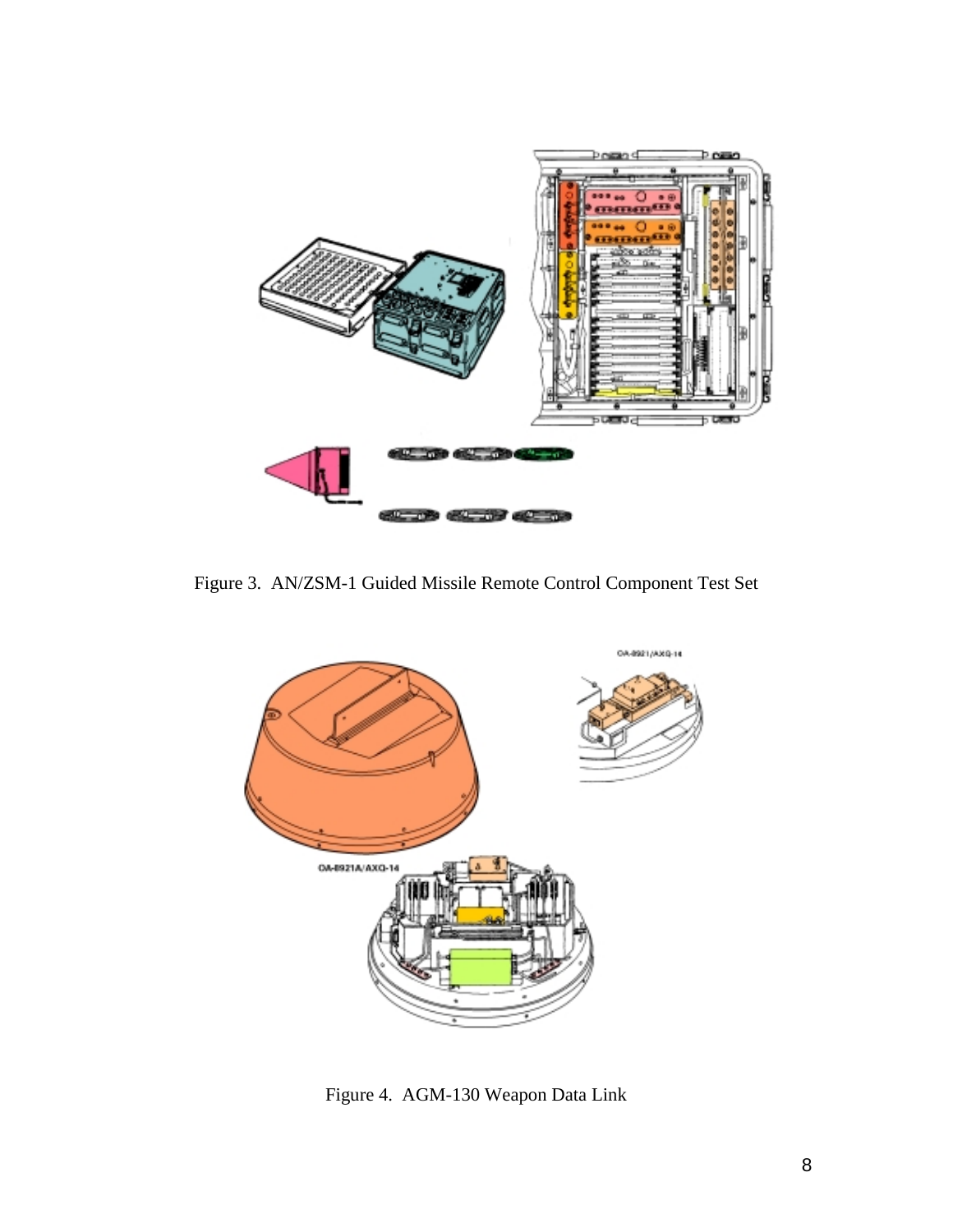## <span id="page-8-0"></span>**PROGRAM FUNCTIONAL ASSESSMENTS**

The Precision Strike System Program Office's Data Link Team developed the cost estimate to change the data link system's operating frequencies. This team includes members from all functional disciplines. Raytheon Technical Services Company assisted in the development of this study.

The Weapon Data Link System would require all new RF components, power supplies, antennas, and some circuit cards installed in the Weapon Control Pods, the Weapon Data Terminals, and supporting equipment. This modification of existing assets would not result in an enhancement to the system.

The following describes the functional impacts, a tentative schedule, and a breakout of costs:

### **Program Management and Control:**

1. The Precision Strike System Program Office shall establish a Frequency Realignment Data Link Program Team and assign a Program Manager (PM) to execute the program. The PM shall establish, implement, and maintain a management organization which will plan, organize, control, coordinate, and oversee activities relating to the AGM-130/GBU-15 Weapon System Data Link Frequency Realignment.

2. The PM will set up necessary administrative functions and record keeping processes. The PM will establish internal processes to track and execute all program actions. Program Office Master and Sub-level schedules with critical path data shall be established and updated as necessary. Perhaps five or more separate contracts will be required to accomplish this task. The PM will secure personnel resources as necessary to carry out administrative control and reporting functions.

3. This effort would require the establishment of a PM position (either a major (O-4) or civil service GS-13) plus two additional acquisition project specialists (support contractors). These three additional manpower requirements will be required from program approval through successful fielding.

### **Engineering:**

1. Due to the anticipated IMT-2000 frequency auction, it will be necessary to change the operating frequencies of the AN/AXQ-14 and AN/ZSW-1 systems from L band to 6-8 GHz. In order to accomplish this task the RF components of the pods, weapon data links, test sets, etc., will need to be changed.

2. The AN/AXQ-14 pod and WDL change will be relatively easy to accomplish except for the antenna systems. The pod RF components (frequency source, mixers, band pass filters power amplifiers, cables, relays and preamplifier) are contained on a plate above the electronics unit and can be changed easily. The antennas, however, will have to be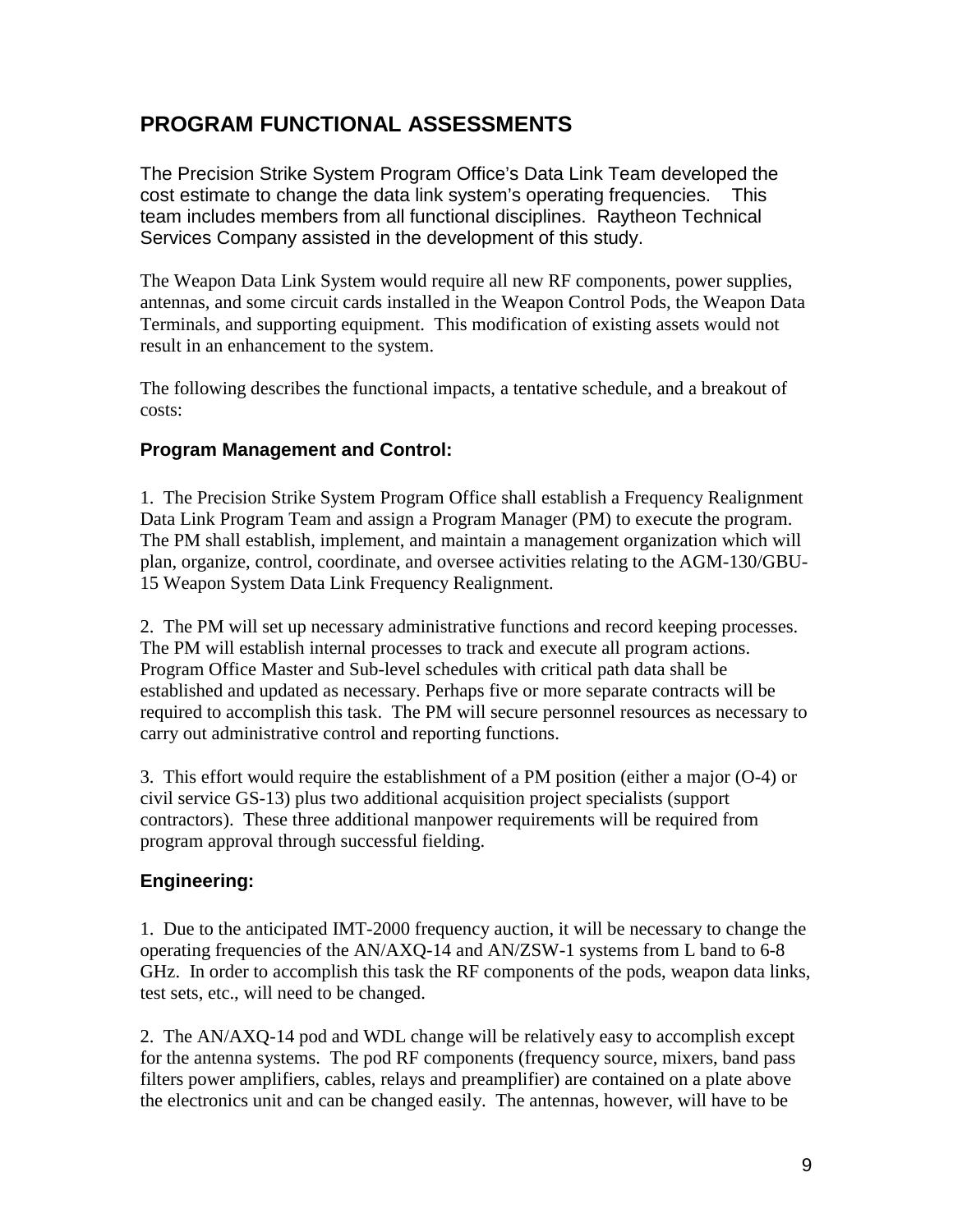<span id="page-9-0"></span>redesigned, and since at the new frequencies atmospheric absorption is increased, the gain of the antennas will also have to be increased in order to maintain the maximum range. The four antenna programmer/motor control printed circuit cards will also have to be redesigned to work with the new antennas. The WDL antenna is a fixed dual dipole antenna, and the only considerations that need to be taken into account in the redesign are maintaining the gain and reproducing the antenna patterns. Although the redesigned antennas will have patterns similar to the old antennas, they will not be the same. This will require antenna pattern measurements on the F-15E aircraft and changes to the Air Force Mission Support System (AFMSS) weapon planning module and the F-15E technical manuals.

3. The AN/ZSW-1 system will be extremely difficult to migrate since it is built as a jam resistant system plus provides a backward capability with the AXQ-14 WDL. Because of the complex design of the pod and its complete built-in test capability, not only will the RF components need to be redesigned and replaced, but also additional IF cards will have to be redesigned and replaced.

4. The test equipment for both AXQ-14 and ZSW-1 contain both the pod and weapon circuitry and will require 50% more engineering to modify than a pod or weapon data link. In addition, the factory and depot test equipment has commercial equipment that will not operate at the new frequencies and therefore will have to be replaced.

## **Contracting:**

1. Frequency Reallocation Contract:

a. A Source Selection of this complexity, and at this dollar value, will take 1 year from time of identification of the requirement to contract award. Contracting assumptions are; full up-front funding and a firm fixed price contract. The contractor will assume all risk for testing. Therefore, the government will rely upon the contractor's testing schedule.

b. The initial phase from requirement to release of the Draft Request for Proposal (RFP) will require one GS-12 Contract Specialist working 30% of the time for 8 months. The next phase, release of the Draft RFP to RFP release will require one GS-12 Contract Specialist full time, one GS-12 Contracting Office 30% of the time, and one GS-12 Price Analyst 30% of the time for one month. The last phase of RFP Release until Contract Award will require three full-time GS-12s including a Contract Specialist, a Price Analyst, and a Contracting Officer for three months. If there are protests, the contract specialist and contracting officer time could be extended full time for one month.

c. Required major documentation will include an Acquisition Strategy Plan, an Acquisition Plan or SAMP, a draft RFP, and a RFP. The Designated Acquisition Commander (DAC) (currently AAC/CC) will act as the Source Selection Authority and sign the major documentation as long as the dollar value is less than the \$500 million dollar threshold. Agency procedures apply to the source selection.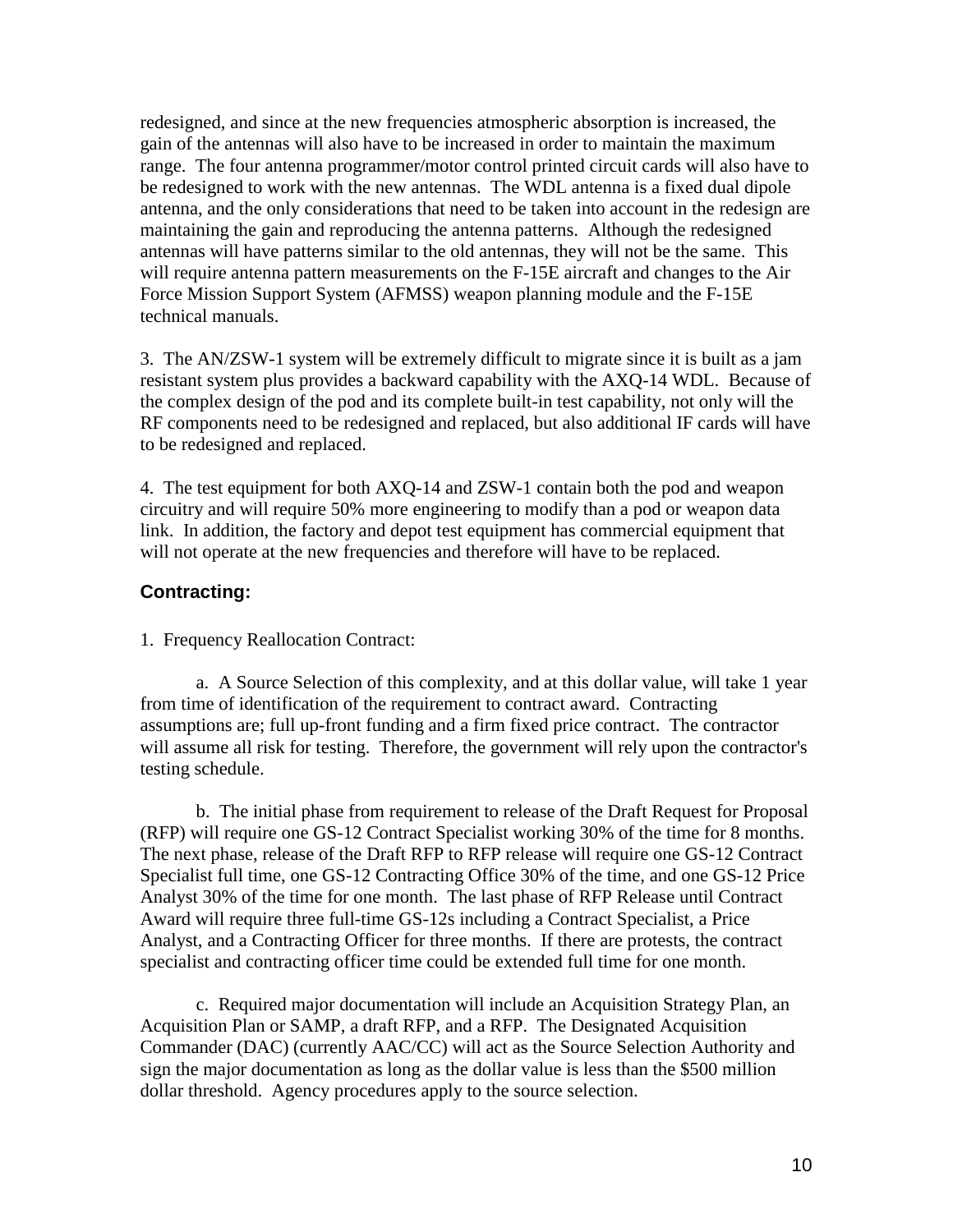#### <span id="page-10-0"></span>2. Other Contracts:

a. Maintenance Contract: Changes will require a J&A, legal review, negotiation and contract modification. One contract specialist will be required for 2 months at 50% of the time, and one contracting officer will be required for 2 months at 10% of the time.

b. Technical Services Contract: A contract exists for changes to the technical orders. Changes will require a modification to the contract. One contract specialist will be required for 2 weeks at 30% of the time, and one contracting officer for 2 weeks at 10% of the time.

c. AN/GJM-65 Test Set Contract: A contract exists for changes to the Test Set. However, the changes required for the frequency change will involve building new Radio Frequency Interface Assembly (RFIA), software, and cable interface components. This will require a new contract. It is anticipated that this contract will be sole source. This will require a synopsis, RFP, J&A, legal review, business clearance, proposal analysis, negotiation and new contract. One contract specialist will be required for 3 months full time, one price analyst will be required for 1 month, (full time), and one contracting officer will be required for 3 months at 10% of the time.

d. Mission Squadron Trainer: A contract exists for changes to the MST. Changes will require a J&A, legal review, negotiation, and contract modification. One contract specialist will be required for 2 months at 30% of the time, and one contracting officer will be required for 2 months at 10% of the time.

## **Flight Test:**

1. Engineering tests will focus on radio frequency measurements at Rome Air Development Center (RADC) in Rome, New York, and the PRIMES facility at Eglin AFB, Florida. The Guided Weapons Evaluation Facility (GWEF) at Eglin AFB, will be used to run hardware-in-the-loop simulations, or modeling, of the weapons systems.

2. Once these engineering tests are completed, a development and an operational flight test program will be conducted at Eglin AFB, Florida. These tests will consist of ground mounts, captive flights, and live launches to demonstrate system performance and to determine operational effectiveness and suitability.

3. The AGM-130 Development Test & Evaluation (DT&E) will be conducted by the  $46<sup>th</sup>$ Test Wing at Eglin AFB to demonstrate data link performance in a real-world environment. This flight test effort will be conducted with representative production hardware installed on AGM-130s, GBU-15s, and in the AXQ-14 and ZSW-1 Data Link Pods.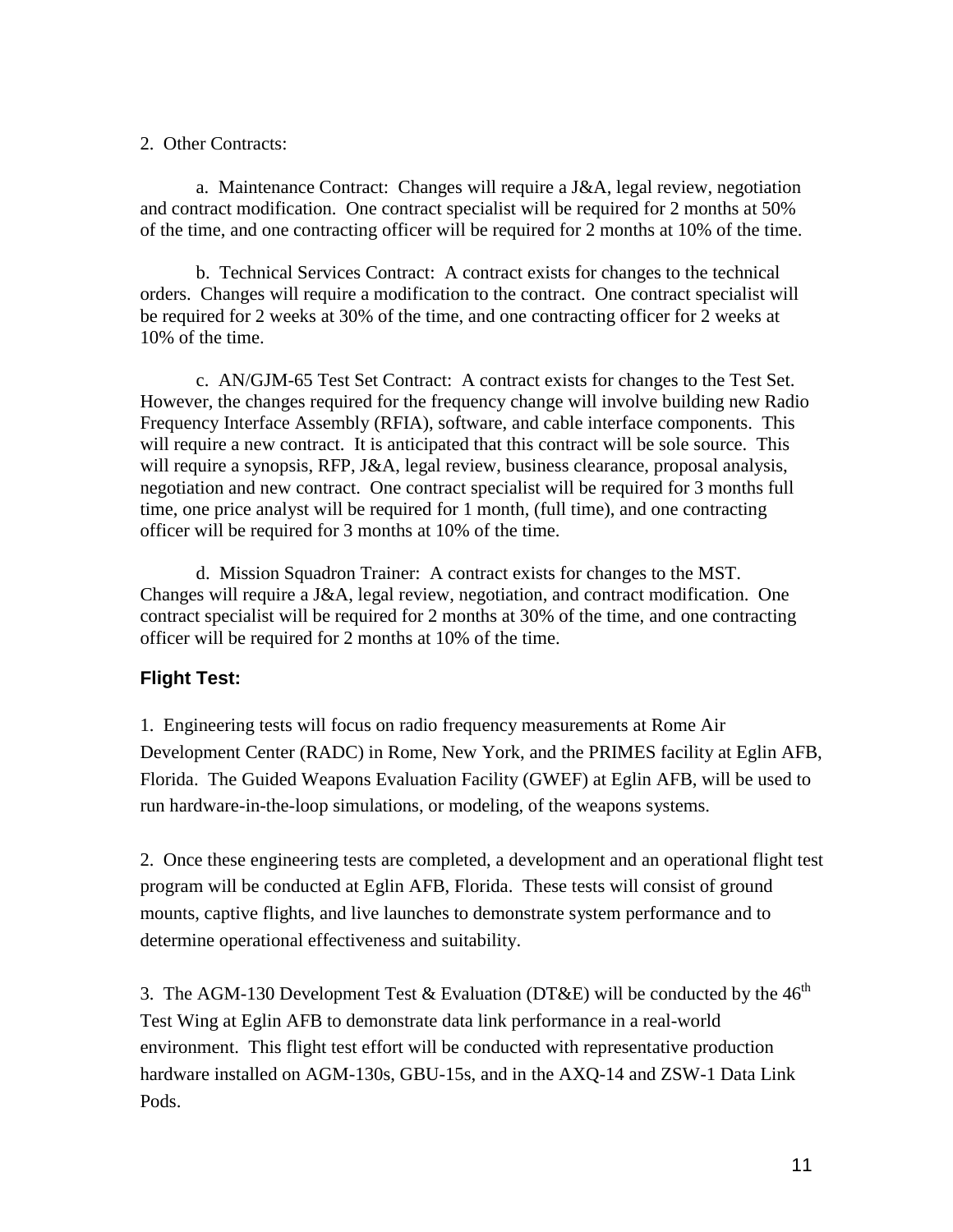<span id="page-11-0"></span>4. Second, an Operational Test and Evaluation (OT&E) will be conducted at Eglin AFB by Det 2, AFOTEC. These tests will be conducted with production hardware and will demonstrate operational effectiveness and suitability.

## **Integrated Logistics Support (ILS)**

A significant ILS effort will be required to successfully beddown and sustain the modifications resulting from a frequency change. A combination of SPO and Ogden ALC/WMG efforts will be necessary to accomplish this project. A summary of the impacts (cost and manpower, where available) follows: *Technical Orders:*

1. The following summarizes the technical order requirements needed for changing the frequency on the AXQ-14 and ZSW-1 data link pods. This effort will drive changes on 29 technical orders, affecting approximately 1803 pages, with a cost of approximately \$475,000 a contract will be required to update 14 aircraft technical orders consisting of approximately 372 pages. AFMETCAL will update the calibration technical order for the advanced support equipment. OO-ALC and the Program office will work in conjunction with prime contractors to update all associated weapon, data link pods, and associated test sets and equipment consisting of an additional 14 technical orders with a page count of approximately 1,419 change pages. Funding for this effort includes personnel and transportation for the In Process Reviews (IPR). There will be a need to conduct three separate reviews for the major end item systems at the 35%, 75%, and 100% stages of the program. These systems are the Weapon Control Pods and associated test equipment, weapons and associated equipment, and F-15E technical orders. These reviews require a technical order manager, contractor representative, equipment specialist on the particular piece of equipment, an Air Combat Command representative, and the functional user to be present at the IPR. Defense Automated Printing Office will print and distribute approved technical orders to the users.

### *Support Equipment Modifications:*

1. AN/GJM-59 Pod Test Sets (15) – These test sets would require replacement of the RF components to include the frequency source, mixers, band pass filters, power amplifiers, cables, relays, and pre-amps.

2. AN/GJM-64 Weapon Components Test System (27 + 15 spare RFIA circuit cards and cables) – These test systems would require both hardware and software changes.

a. The Radio Frequency Interface Assembly (RFIA) will require a complete redesign due to the change in frequency.

(1) These RFIAs would require replacement of the RF components to include the frequency source, mixers, and filters.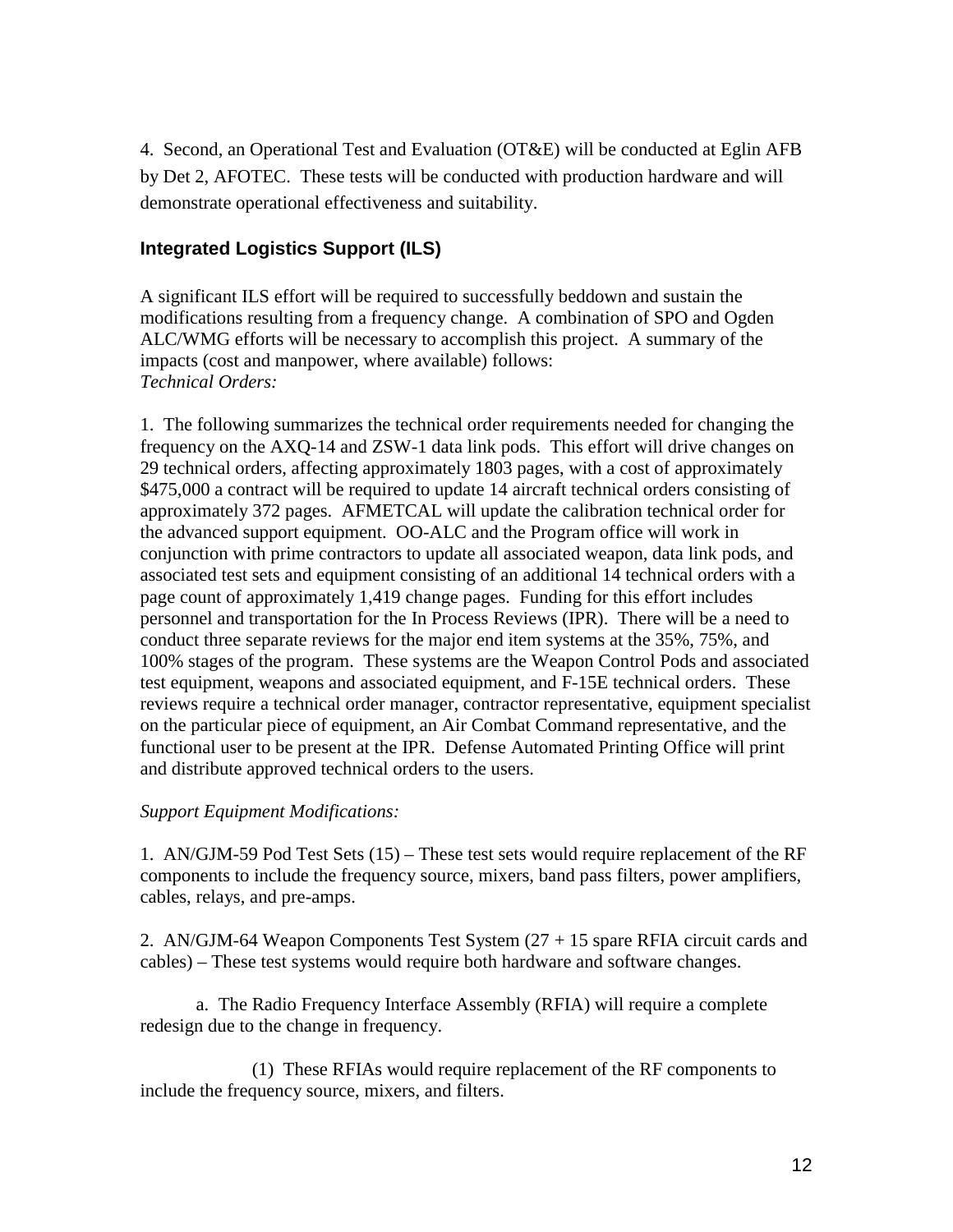(2) Redesign of the new card(s) will require developmental testing to insure the card and its components meet the current specified requirements, including temperature, ruggedization, and transportability among others.

b. Two RF cables will require replacement and two TPS cables will require modification. In addition to the cable changes, the cable tester will require some modifications.

c. The Test Set Coupler will require a new design, major modification, or elimination.

(1) The attenuators and antennas in the current test set coupler design will not meet the requirements of the new frequency band.

(2) Changes to the antenna hat on the data link may force changes to the electronics in the coupler due to antenna pattern changes.

(3) Modification or design of the coupler will be accomplished by the prime contractor.

d. There will be software changes to the Calibration Verification Test, Self-Test, Test Module Adapter, GBU-15(V)1C/B, GBU-15(V)1C(T-1)/B, GBU-15(V)2C/B, GBU-15(V)2C(T-1)/B, GBU-15(V)31A/B, GBU-15(V)31A(T-1)/B, GBU-15(V)32A/B, GBU-15(V)32A(T-1)/B, AGM-130A/C-11, AGM-130A/C-12, CATM-109, CATM-110, WCU-8A/B, WCU-8C/B, WCU-8(T-1)/B, WCU-8(T-3)/B, WCU-20(V)3/B, WCU-20(T-1)/B, OA-8921C/AXQ-14 and Cable Test TPSs.

3. AN/FSM-57 Depot Automated Test Station (1) – This test station would require replacement of the RF components to include the frequency source, mixers, band pass filters, power amplifiers, cables, relays, and pre-amps. In addition there are several pieces of commercial test equipment that would require replacement in the RF Bay.

4. AFMSS Weapon Planning Module (Software Upgrade) – The AFMSS changes would be made to accommodate flight profiles and data link range and coverage changes due to the redesign of the antenna and impacts to signal strength. This software would also need to be updated with a new 6 DOF module, produced by the prime contractor, for each AGM-130 and GBU-15 variant.

5. Mission Squadron Trainers (Software Upgrade) – The software for the MST will require incorporation of the updated 6 DOF modules produced by the prime contractor. The software will also require some change due to the weapon flight profile changes.

6. The Goldpan Rapid Targeting System is a ground station that communicates with the weapon data link. It will require similar modifications as the weapon control pod. All RF, and power supply components will require replacement to change frequencies.